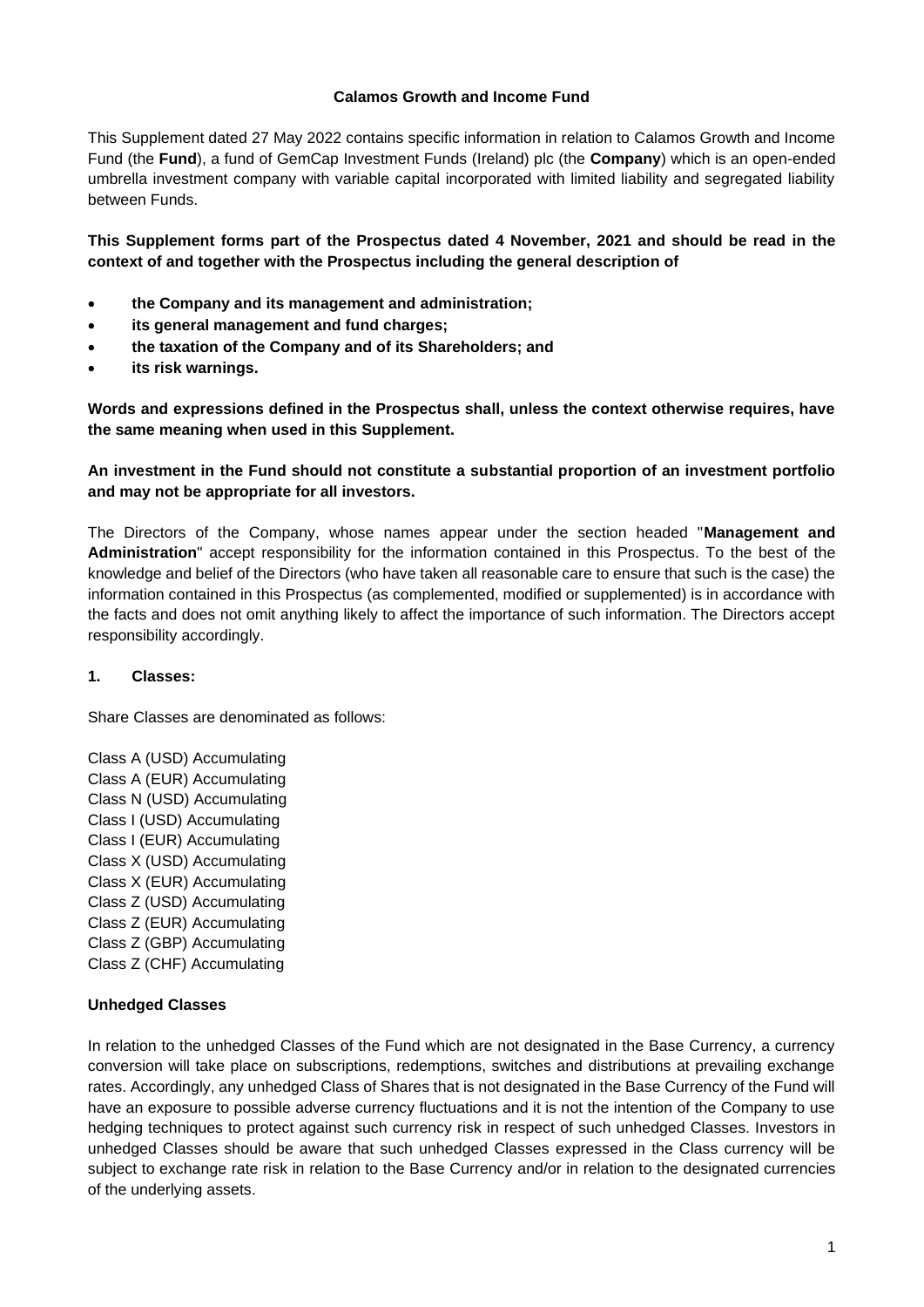## **Hedged Classes**

As described in the section of the Prospectus entitled "Hedged Share Classes", the Company shall enter into certain currency related transactions in respect of classes designated "hedged" in order to mitigate the exchange rate risk between the Base Currency of the Fund and the currency in which hedged Shares are designated where that designated currency is different to the Base Currency of the Fund.

Any financial instruments used to implement such strategies with respect to one or more Classes shall be assets/liabilities of the Fund as a whole but will be attributable to the relevant Class(es) and the gains/losses on and the costs of the relevant financial instruments will accrue solely to the relevant Class.

Where a Class of Shares is designated as a hedged Class, that Class will be hedged against exchange rate fluctuation risks between the denominated currency of the Share Class and the Base Currency of the Fund.

Where the Company seeks to hedge against currency fluctuations at Class level, while not intended, this could result in over-hedged or under-hedged positions due to external factors outside the control of the Company. However, over-hedged positions will not exceed 105% of the Net Asset Value of the Class and under-hedged positions shall not fall short of 95% of the portion of the Net Asset Value of the Class which is to be hedged against currency risk. Hedged positions will be reviewed daily to ensure that over-hedged or under-hedged positions do not exceed/fall short of the permitted levels outlined above and are not carried forward from month to month.

To the extent that hedging is successful for a particular Class, the performance of the Class is likely to move in line with the performance of the underlying assets with the result that investors in that Class will not gain if the Class currency falls against the Base Currency. It should be noted that the successful execution of a hedging strategy which mitigates this currency risk exactly cannot be assured.

The currency hedging strategy will be monitored and adjusted in line with the valuation cycle at which investors are able to subscribe to and redeem from the Fund. Investors' attention is drawn to the risk factor below entitled "**Share Currency Designation Risk**".

# **2. Dealing Days for Subscriptions and Redemptions:**

Every Business Day meaning a day on which banks in Ireland and on which the New York Stock Exchange, are open for normal business and in any other financial centre that the Directors may determine to be relevant for the operations of the Fund, and such additional Business Day or Business Days as the Directors may determine, and notify in advance to Shareholders.

Further information in respect of subscriptions and redemptions can be found in section 4 of the Prospectus entitled "The Shares". However, it should be noted that applications for Shares received after the relevant Dealing Deadline but prior to the Valuation Point will only be accepted in exceptional circumstances, as determined and agreed by the Directors provided that such applications have been received before the close of business in the relevant market that closes first on that particular Dealing Day.

# **3. Dealing Deadline and Valuation Point:**

The Dealing Deadline is 11.00 a.m. Irish time on the Dealing Day or such other time as the Directors may determine and notify in advance to Shareholders provided always that the Dealing Deadline is not later than the Valuation Point. The Valuation Point will be the close of business of the relevant markets on the Dealing Day.

# **4. Base Currency:**

The base currency of the Fund is United States Dollars.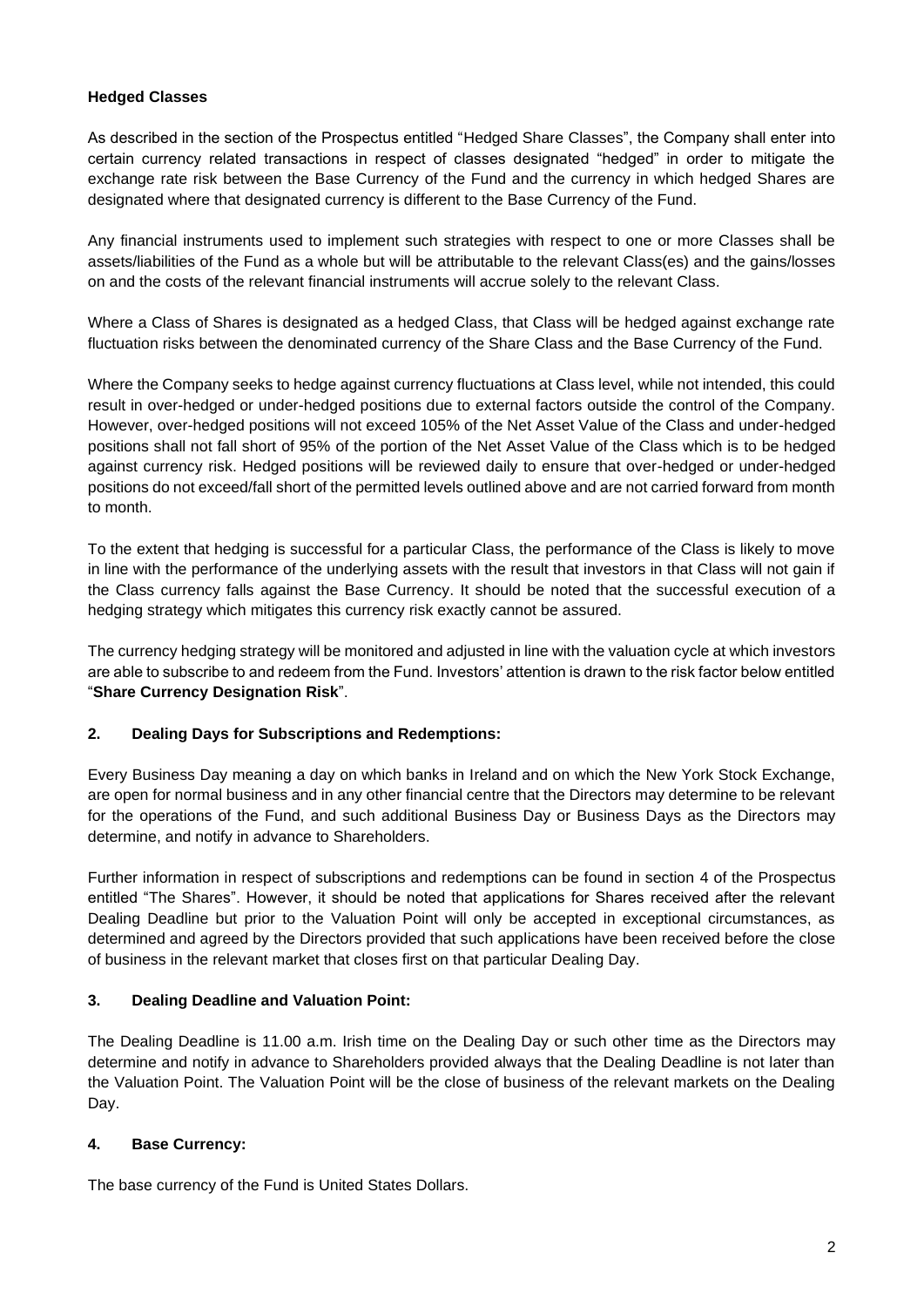## **5. Dividends:**

It is not intended that dividends be declared and distributed in the Accumulating Shares. Any income and earnings and gains on these Classes will be accumulated and reinvested on behalf of Shareholders.

The Directors intend to declare a dividend in respect of the Shares which are identified as distributing Classes. All of the Fund's income and capital gains will be reinvested in accordance with the investment objectives and investment policies of the Fund except in respect of the distributing Classes.

The Directors intend to declare a dividend quarterly in March, June, September and December in respect of distributing Classes of the Fund.ew

Dividends for the distributing Classes may, at the sole discretion of the Directors, be paid from the Fund's net income and realised gains net of realised losses and unrealised losses. Dividends will be automatically reinvested in additional Shares of the same Class of the Fund unless the Shareholder has specifically elected on the Application Form or subsequently notified the Administrator in writing of its requirement to be paid in cash sufficiently in advance of the declaration of the next dividend payment. Cash payments will be made by telegraphic transfer to the account of the Shareholder specified in the Application Form or, in the case of joint holders, to the name of the first Shareholder appearing on the register, within one month of their declaration and in any event within four months of the year end.

Any failure to supply the Administrator with any documentation requested by them for anti-money laundering purposes may result in a delay in the settlement of any dividend payments. In such circumstances, any sums payable by way of dividends to Shareholders shall remain an asset of the Fund until such time as the Administrator is satisfied that its anti-money laundering procedures have been fully complied with, following which such dividend will be paid.

Any dividend which is unclaimed six years from the date it became payable shall be forfeited and become the property of the Fund.

## **6. Investment Objective and Policy:**

## **6.1 Investment Objective**

The investment objective of the Fund is total return through capital appreciation and current income.

## **6.2 Investment Policy**

The Fund invests primarily in a diversified portfolio of equity, convertible and non-convertible fixed-income securities. In pursuing the Fund's investment objective, the Investment Manager seeks to invest (directly or indirectly) across different asset types as detailed herein and is unconstrained by market capitalization, sector allocation, investment theme and allocation across asset classes. The Fund is actively managed and is not constrained by any benchmark.

Under normal market conditions, the Fund intends to invest a majority in U.S. securities and up to 25% of its net assets in non-U.S. securities. Subject to the investment restriction set out in the Prospectus, the U.S. and non-U.S. securities in which the Fund invests shall be listed, traded or dealt in on any Regulated Market worldwide (with the exclusion of Russia).

Securities are considered non-U.S. securities depending on whether issuers are incorporated in a non-U.S. country. Such assets may include securities of companies located in and/or securities issued by governments of Emerging Market countries and may involve additional risk, relative to investment in more developed economies, however the Fund will not invest more than 20% of its net assets in such Emerging Markets securities. The Fund may also invest in derivatives for both hedging and investment purposes.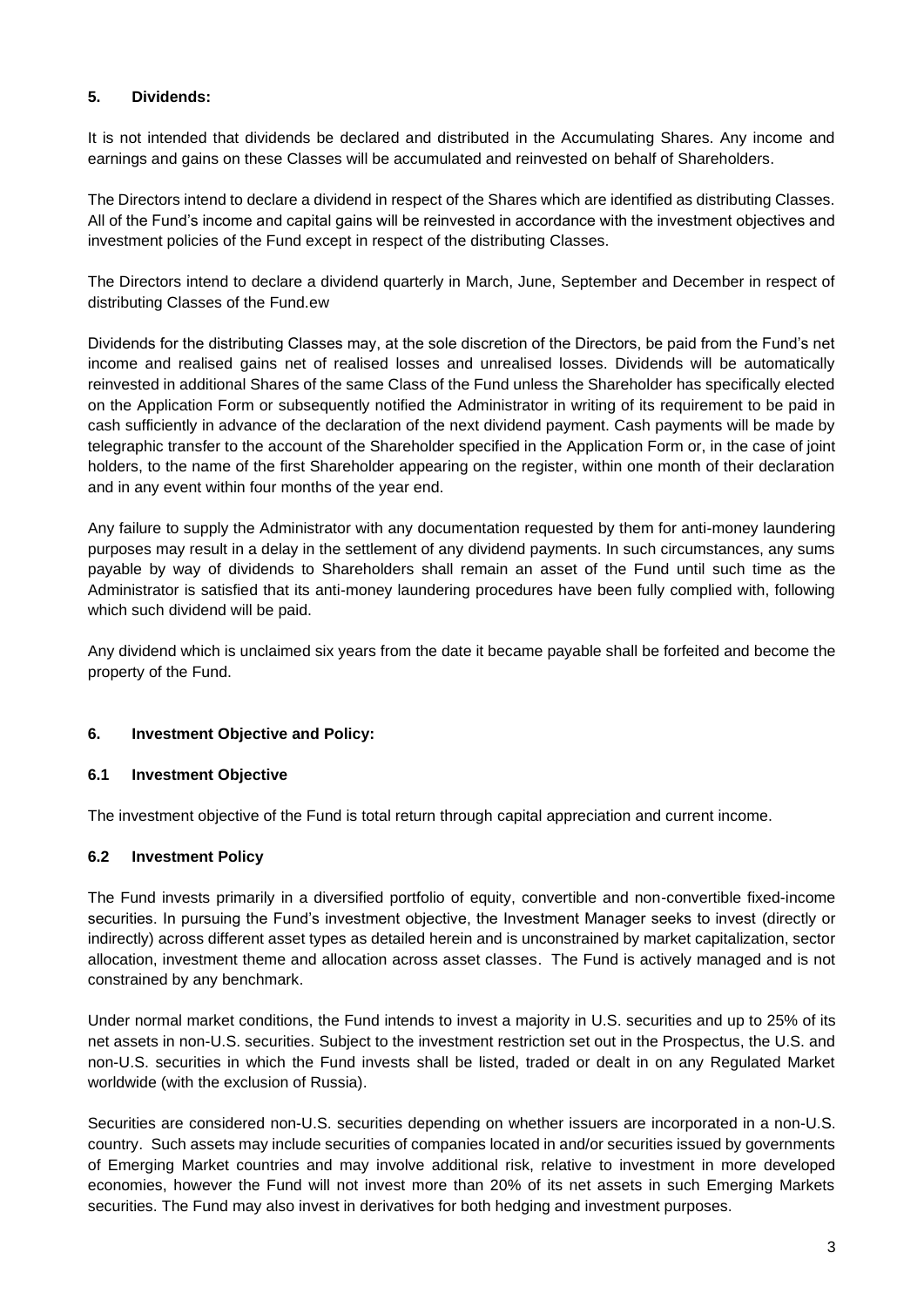The Fund may invest in Rule 144A Securities. The extent to which the Fund will invest in Rule 144A Securities will vary depending on market conditions and the availability of what the Investment Manager considers appropriate opportunities for the Fund. However, in normal market conditions and dependant on the availability of appropriate opportunities, the level of investment in Rule 144A securities will range between approximately 15% and 45% of the Fund's Net Asset Value. The Fund may also invest up to a maximum of 10% of its Net Asset Value in structured notes which are listed, traded or dealt in on a Regulated Market. The structured notes in which the Fund may invest shall not be bespoke to the Fund (i.e. they are not created/structured specifically for the Fund). Notwithstanding any provision in the Prospectus, such structured notes represent derived investment positions whose value at maturity or interest rate is linked to equity securities. The Fund bears the market risk of an investment in the underlying investment as well as the credit risk of the issuer. The Fund may invest in structured notes for which the coupon payment, principal repayment or repayment schedule varies according to pre-agreed conditions relating to fluctuations in unrelated assets such as one or more equity securities.

# *Asset Classes / Instruments*

# **Equity Securities**

.

The equity securities targeted will be U.S. and non-U.S. securities as set out above. The Fund may also invest in American Depositary Receipts (**ADRs**) and Global Depositary Receipts (**GDR**s). These depositary receipts are instruments that represent shares in companies trading outside the markets in which the depositary receipts are traded. The Fund may be exposed to share purchase rights, such share purchase rights will not be directly acquired but may be issued to the Fund pursuant to its investment in a particular security and, in such cases, may be retained for the purposes of efficient portfolio management and traded or exercised when considered appropriate.

# **Convertible Securities and Debt Securities**

Convertible securities include debt obligations and preferred stock of the company issuing the security, which may be exchanged for a predetermined price (the conversion price), into the issuer's common stock. The convertible securities in which the Fund may invest consist of bonds, notes, debentures and preferred stocks which may be converted or exchanged at a stated or determinable exchange ratio into underlying shares. Convertible securities may offer higher income than the shares into which they are convertible. The Fund will not invest in contingent convertibles.

The debt securities in which the Fund may invest, being bonds, notes and/or debentures may be rated investment grade or below, may be issued by corporates, governments or public international bodies and may be denominated in a variety of currencies and issued with either fixed or floating rates. The Fund may invest more than 30% in below investment grade debt securities.

## **Financial Derivative Instruments (FDIs)**

The Fund may employ FDI (limited to currency forwards, futures, options, warrants, interest-rate swaps as described in the section of the Prospectus entitled **"Types and Descriptions of FDI**") involving transactions that are entered into for efficient portfolio management purposes (which may include one or more of the following specific aims: the reduction of risk, the reduction of cost or the generation of additional capital or income, with an appropriate level of risk taking into account the risk profile of the Fund as described in the Prospectus, subject to the limits laid down by the Central Bank) and/or hedging purposes and/or investment purposes. The Fund may from time to time enter into forward currency exchange swap transactions to protect against fluctuations in the relative value of its portfolio positions as a result of changes in currency exchange rates. The underlying to the FDI will comprise assets consistent with the investment policy of the Fund.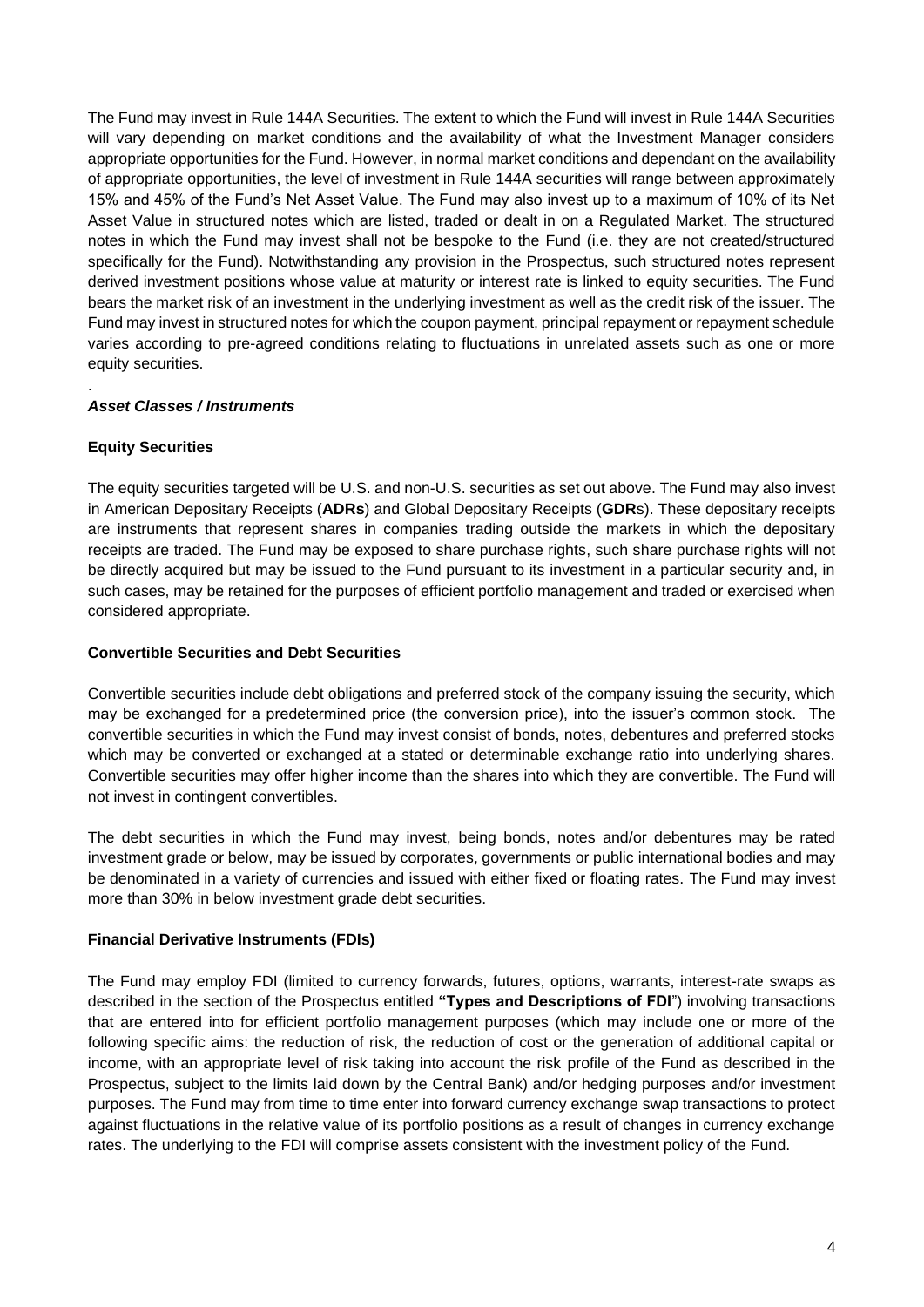## **Collective Investment Schemes and cash management**

The Fund may invest no more than 10% of its net assets in aggregate in units or shares of other collective investment schemes, provided that such investments are consistent with the Fund's investment objective and restrictions and constitute Eligible CIS under the Central Bank Requirements. No investment will be made in another sub-fund of the Company.

The Fund may if this is considered appropriate to the investment objective, invest on a short-term basis up to 100% of its Net Asset Value in cash, money market instruments and cash equivalent securities, such as commercial paper, certificates of deposit or treasury bills and/or do so pending investment or re-investment or, at any time, for temporary defensive purposes.

## **Financial Indices**

An investment of the Fund may take direct or indirect exposure (through FDI) to a financial index which exposure aims to deliver on the particular investment strategy pursued by the Fund. For example, the Fund may take an option with exposure to the S&P 500 Index or other equity index.

In order for an index to be able to be categorised as a financial index it must fulfil the criteria for financial indices, i.e. the index should be sufficiently diversified, represent an adequate benchmark for the market to which it refers, be published in an appropriate manner; and be independently managed from the management of the Fund.

Based on the criteria outlined above, the Manager of the Fund will in conjunction with the Investment Manager assess each index the Fund intends to use, in order to determine whether the index meets all of the regulatory requirements. and confirmed/certified in accordance with the Central Bank's requirements. However, the Investment Manager has full discretion over the composition of the Fund's portfolio, subject to the stated investment objective and policies.

There may be various financial indices (e.g. equity indices) to which exposure may be taken, and they may change from time to time. Details of any financial indices used by the Fund will be provided to Shareholders by the Investment Manager on request and will be set out in the Company's semi-annual and annual accounts. The financial indices to which the Fund may gain exposure will typically be rebalanced on at least an annual basis. The costs associated with gaining exposure to a financial index will be impacted by the frequency with which the relevant financial index is rebalanced. Where the weighting of a particular constituent in the financial index exceeds the UCITS investment restrictions, the Investment Manager will, as a priority objective, look to remedy the situation taking into account the interests of Shareholders and the Fund. Any use of such financial indices will meet the Central Bank's requirements.

## *Investment Strategy and Selection*

The Fund seeks to achieve its objective by allocating across equities, non-convertible fixed income, convertible securities and/or FDIs with exposure to such securities over the course of a full market cycle in a manner that the Fund's Investment Manager believes to be appropriate for market conditions. Consistent with the Fund's investment objective the Fund's Investment Manager attempts to achieve equity-like returns with lower than equity market risk by managing a portfolio that it believes will exhibit less volatility over full market cycles.

The Investment Manager's investment strategy incorporates top-down, macroeconomic and investment cycle analysis and fundamental, bottom-up research. The combination of a top-down and bottom-up analysis drives the construction of the portfolio, including asset class allocation and the thematic, sector and asset class exposures. Top-down analysis includes the analysis and assessment of factors that affect the broad economy and are not necessarily company specific issues. Top-down or macroeconomic factors include but are not limited to conditions such as unemployment rates, inflation rates, consumer spending, borrowing costs and central bank interest rates . Bottom-up analysis looks into conditions at a company-by-company or industry and sector level, but not necessarily across the entire economy. Bottom-up analysis can include but is not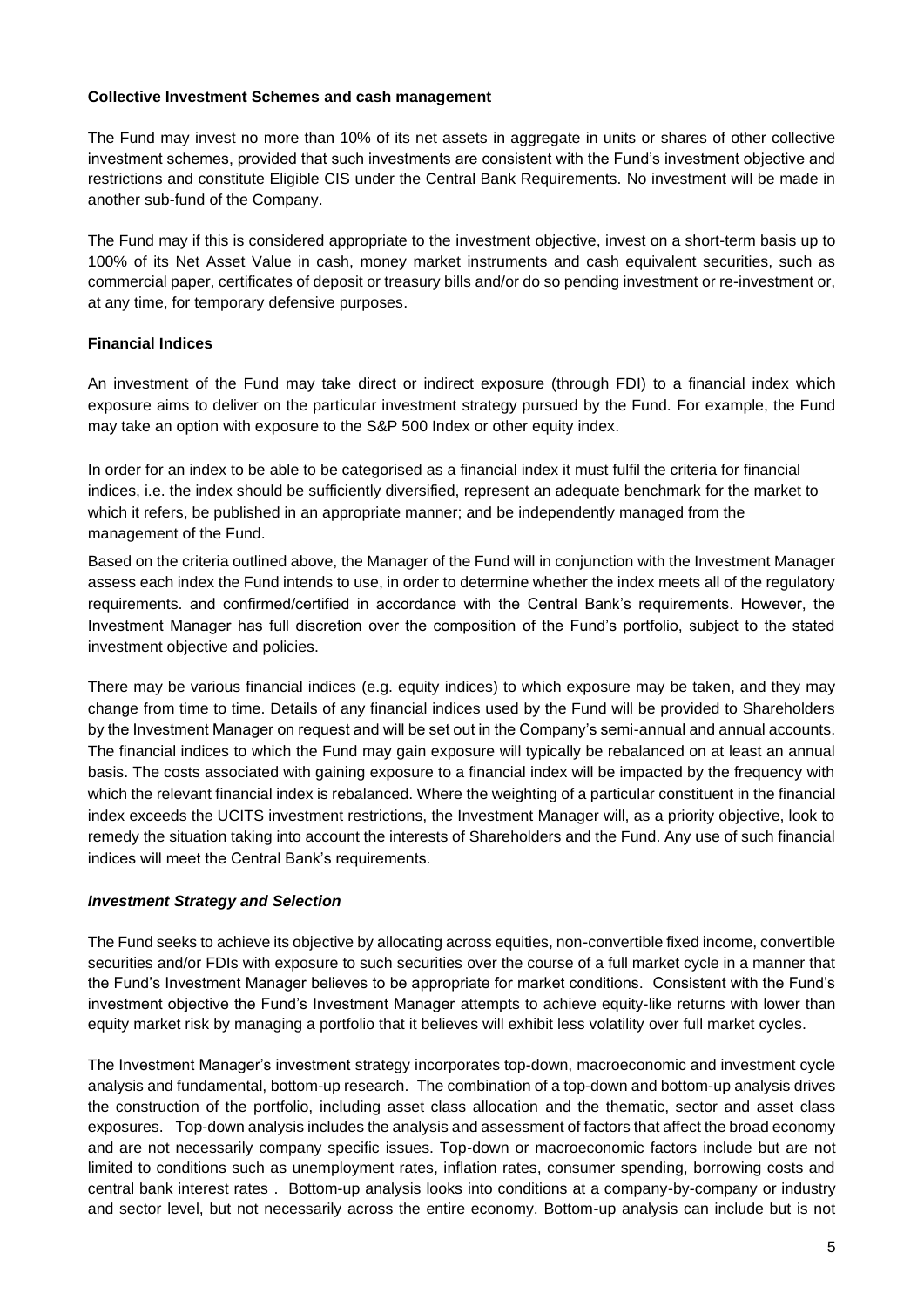limited to, company balance sheet analysis, company and industry revenue growth estimates, and company specific valuation analysis.

Top-down analysis conducted by the Fund's day to day investment portfolio managers employed by and working within the Investment Manager ("the Portfolio Managers") with input from the Investment Manager's Investment Committee establish views on the current macroeconomic outlook. The Investment Committee is comprised of senior investment team leaders who contribute top-down thoughts and maintain oversight of risk and performance metrics. Along with an analysis of the current and short-term outlook, consideration is also given to what the Investment Manager believes to be the macro-economic outlook over longer time horizons (and may be less affected by short-term economic conditions), these may be but are not limited to, technological and demographic trends leading to increased business productivity and improved quality of living (e.g. smart technology, cybersecurity, improvements in healthy lifespans). Based on these inputs, the Portfolio Managers establish an outlook on risk factors and investment opportunities for the strategy.

The bottom-up research analysis seeks to identify investment candidates that are positioned to benefit from the macroenvironment the Investment Manager expects, and favorable fundamental company-specific drivers. When a compelling investment opportunity is identified based on that fundamental research, an estimated value of the entire company is derived utilizing economic profit valuation analysis (EPV), coupled with the Investment Manager's discounted cash flow model. The analysts use this estimated firm value and seek to uncover the most compelling opportunities within a company's capital structure to generate risk and return expectations for the capital structure's components (equity, convertible securities, and non-convertible fixed income).

The Portfolio Managers review the potential investments that emerge from the intersection of the top-down and bottom-up research and construct a portfolio that targets a risk/reward profile that they deem appropriate for market conditions. Exposures to investment themes, sectors, asset classes, company-specific attributes/risks, and risk factor are considered in portfolio construction and monitored over time.

## *ESG and Sustainable Investments Integration*

The Investment Manager employs a disciplined investment processes that seeks to uncover opportunities and evaluate potential risks while striving for the best possible return outcomes within the Fund's investment guidelines. The Investment Manager evaluates environmental, social and governance (ESG) information within the Investment Manager's fundamental research process to aid in determining those investment opportunities and risks. As part of the research process, the Investment Manager reviews ESG information and ratings from outside sources such as ratings agencies and/or research providers and incorporates this information into the Investment Manager's company research. The Investment Manager also receives ESG information updates and rating changes from these rating agencies and/or research providers and evaluates that information as appropriate. The Investment Manager does not exclude an investment solely based on its ESG rating nor does the Investment Manager target a certain average ESG rating for the portfolio.

The Investment Manager integrates sustainability/ESG considerations including sustainability risks into its investment strategy as set out above. The Investment Manager has determined that a sustainability risk is unlikely to have a material negative impact on the returns of the Fund at portfolio level given that the Fund's investment strategy is not driven by ESG considerations.

## *Taxonomy Disclaimer*

The Fund does not qualify as 'promoting' among other characteristics, environmental or social characteristics pursuant to Article 8(1) SFDR nor does the Fund have sustainable investment as its objective pursuant to Article 9(1) SFDR. Where this changes, Shareholders will be notified in advance and may be required to provide their approval of any such change.

Given the foregoing, the following disclaimer shall apply as prescribed by Article 7 of Regulation (EU) 2020/852 (Taxonomy Regulation): The investments underlying the Fund, do not take into account the EU criteria for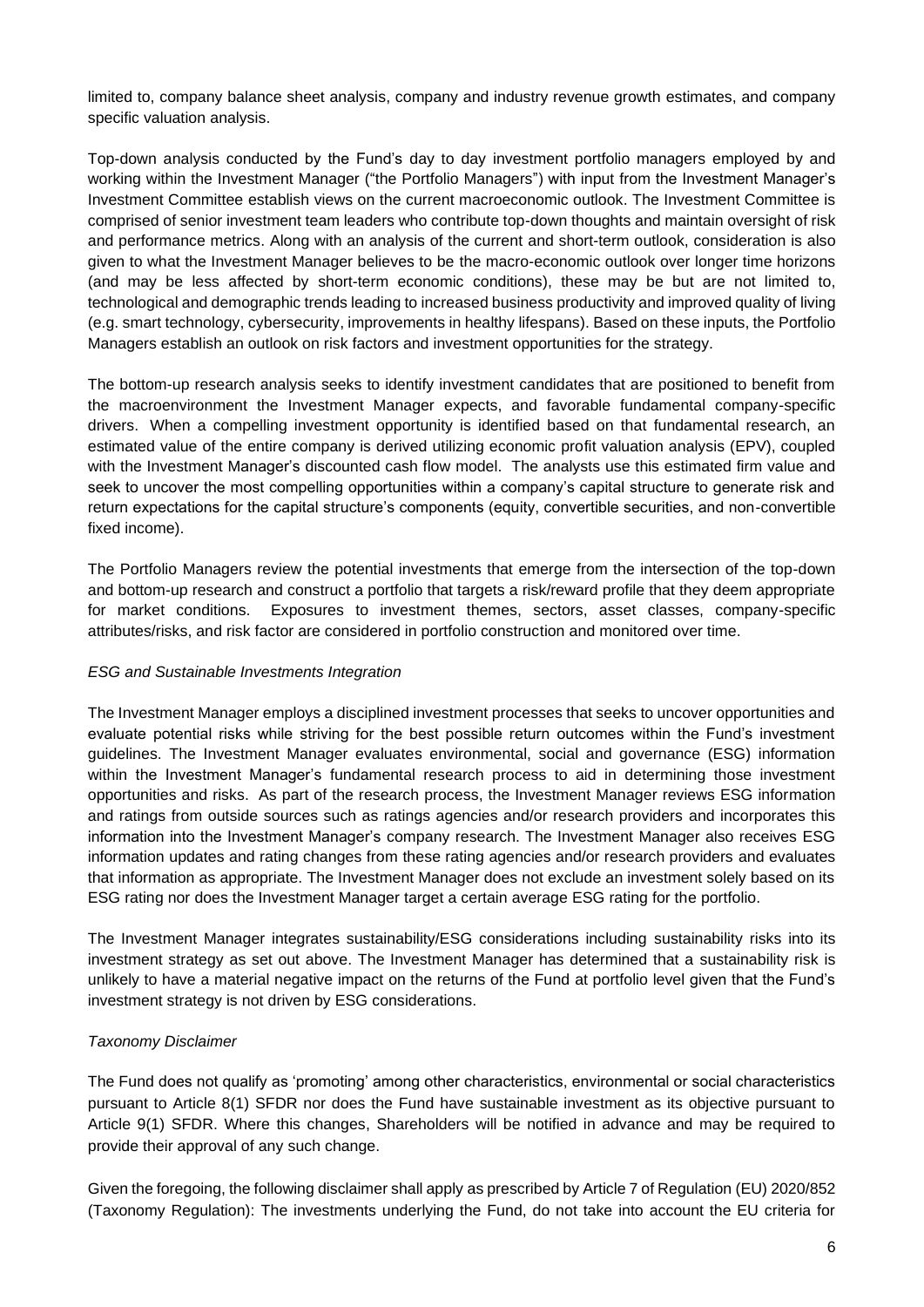environmentally sustainable economic activities.

## **Benchmark Index**

Although the Fund is not constrained by any benchmark, the Fund does use the S&P 500 Index and the ICE BofA All U.S. Convertible EX Mandatory Index. as comparator benchmarks to compare performance. The Fund uses two comparator benchmarks due to the hybrid nature of convertible bonds (which may convert to common stocks). The S&P 500 Index is a market-value weighted index consisting of 500 stocks chosen for market size, liquidity, and industry group representation. It is widely regarded as the standard for measuring US stock-market performance. The ICE BofA All U.S. Convertibles EX Mandatory Index represents the U.S. convertible market excluding mandatory convertibles. For mandatory convertibles, either on or before a contractual conversion date, the holder must convert the mandatory convertible into the underlying common stock rather than the convertible feature being an option. The ICE BofA All U.S. Convertibles EX Mandatory Index is provided to show how the Fund's performance compares with the returns of an index of securities similar to those in which the Fund invests.

# **6.3 Investment Restrictions**

The investment restrictions set out in the Prospectus are deemed to apply at the time of purchase of an investment. If such limits are exceeded for reasons beyond the control of the Company, or as a result of the exercise of subscription rights, the Company must adopt, as a priority objective, the remedying of the situation, taking due account of the interests of Shareholders.

Subject to the Prospectus and the UCITS Regulations, the Directors may at their absolute discretion from time to time change investment restrictions for the Fund as they shall determine shall be compatible with or in the interests of the Shareholders, including in order to comply with the laws and regulations of the countries where Shareholders are located provided that the general principle of diversification in respect of the Fund's assets is adhered to. Such investment restrictions shall be set out in an updated Supplement.

# **6.4 Leverage**

The Fund uses the commitment approach to calculate global exposure, taking into account the current value of underlying assets, counterparty risk, future market movements and the time available to liquidate the positions (if necessary). Additionally, FDI transactions are valued daily and can be closed out at fair value at any time upon the request of the Investment Manager on behalf of the Fund. A fund cannot have global exposure greater than its Net Asset Value and therefore the Fund's leverage is limited to 100% of its Net Asset Value. Thus, total exposure may not therefore be greater than 200% of the Net Asset Value of the Fund.

The Company on behalf of the Fund has filed with the Central Bank its risk management policy which enables it to accurately measure, monitor and manage the various risks associated with the use of FDI.

**The Company will, on request, provide supplementary information to Shareholders relating to the risk management methods employed, including the quantitative limits that are applied and any recent developments in the risk and yield characteristics of the main categories of investments.**

## **6.5 Investor Profile**

The Fund may be appropriate for investors seeking to allocate a portion of their total assets in a diversified portfolio primarily investing in U.S. equity, convertible, and non-convertible fixed income. The investment is suitable for investors seeking a combination of capital growth and income at fund level, that have a moderate to high risk tolerance, long-term time horizon, and must be able to accept temporary capital losses due to the potentially volatile nature of the underlying assets.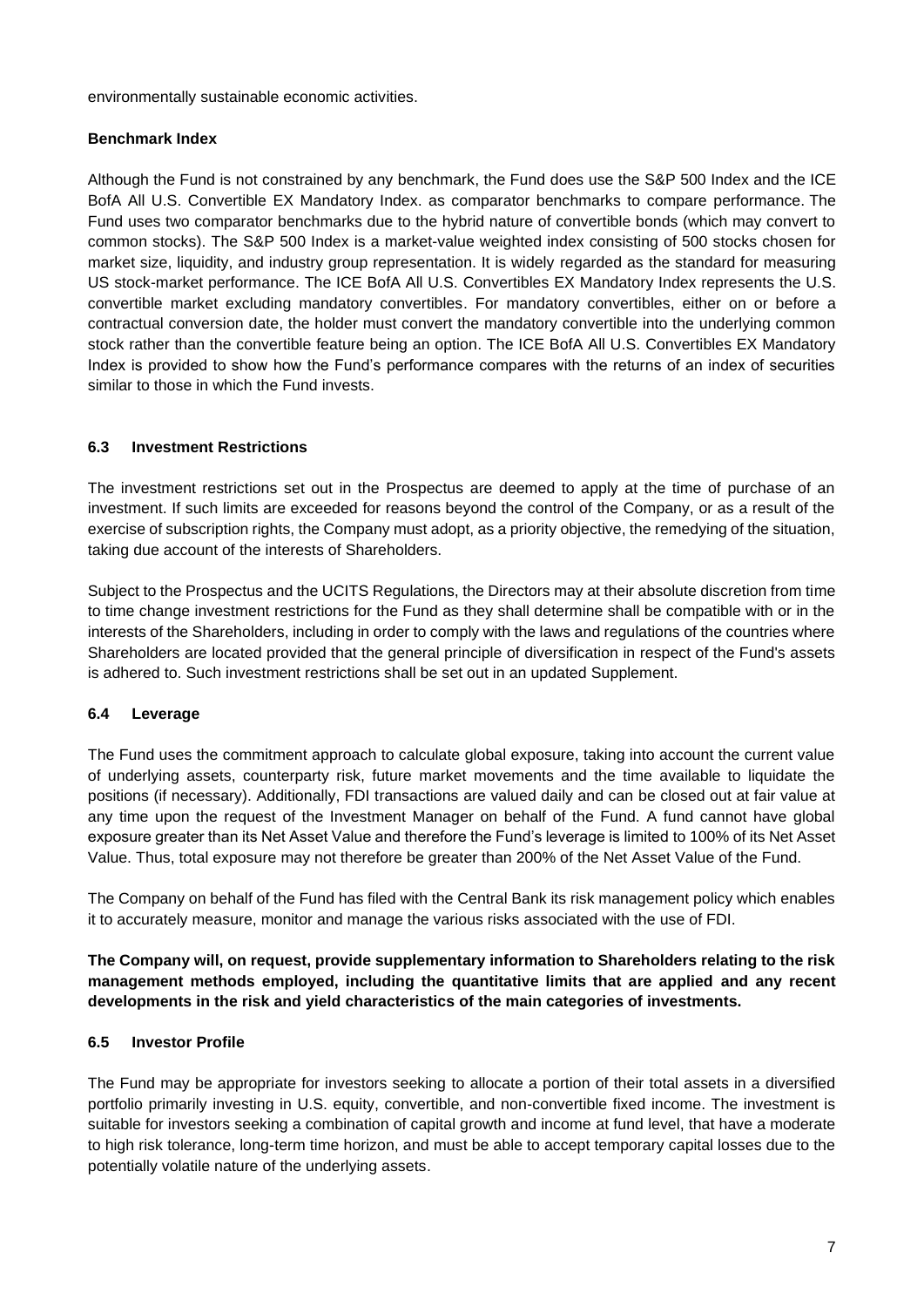## **6.6 Risk Factors**

Persons interested in purchasing Shares in the Fund should read the section headed "Risk Factors " in the main body of this Prospectus.

The Fund will, on request, provide supplementary information to Shareholders relating to the risk management methods employed, including the quantitative limits that are applied and any recent developments in the risk and yield characteristics of the main categories of investments.

**The value of investments and income from them can go down as well as up (this may partly be the result of exchange rate fluctuations in investments which have an exposure to foreign currencies) and investors may not get back the full amount invested. An investment in the Fund should not constitute a substantial proportion of an investment portfolio and may not be appropriate for all investors.** 

Prospective investors should also consider the following risks before investing in the Fund:

## **Below Investment Grade Securities Risk**

The Fund may invest in securities which are below investment grade. Investments in securities which are below investment grade are considered to have a higher risk exposure than securities which are investment grade with respect to payment of interest and the return of principal. Investors should therefore assess the risks associated with an investment in such a Fund. Low rated debt securities generally offer a higher current yield than higher grade issues. However, low rated debt securities involve higher risks and are more sensitive to adverse changes in general economic conditions and in the industries in which the issuers are engaged, as well as to changes in the financial condition of the issuers and changes in interest rates. Additionally, the market for lower rated debt securities generally is less active than that for higher quality securities and a Fund's ability to liquidate its holdings in response to changes in the economy or the financial markets may be further limited by such factors as adverse publicity and investor perceptions.

## **Depositary Receipts Risk**

The Fund may hold or be exposed to depositary receipts (ADRs and GDRs). These are instruments that represent shares (or fraction of shares) in companies trading outside the markets in which the depositary receipts are traded. Accordingly whilst the depositary receipts are traded on Regulated Markets, there may be other risks associated with such instruments to consider, for example the shares underlying the instruments may be subject to political, inflationary, exchange rate or custody risk.

## **Convertible Securities Risk**

The value of a convertible security is influenced by changes in interest rates, with investment value declining as interest rates increase and increasing as interest rates decline. The credit standing of the issuer and other factors also may have an effect on the convertible security's investment value.

## **Debt Securities Risk**

Debt securities (including those issued by governments and public international bodies) are subject to various risks, including interest rate risk, credit risk and default risk.

## **Interest Rate Risk**

The value of debt securities generally decreases in periods when interest rates are rising. In addition, interest rate changes typically have a greater effect on prices of longer-term debt securities than shorter term debt securities. Recent fixed-income market events, including increases in volatility and interest rates, may expose the Fund to heightened interest rate risk and volatility.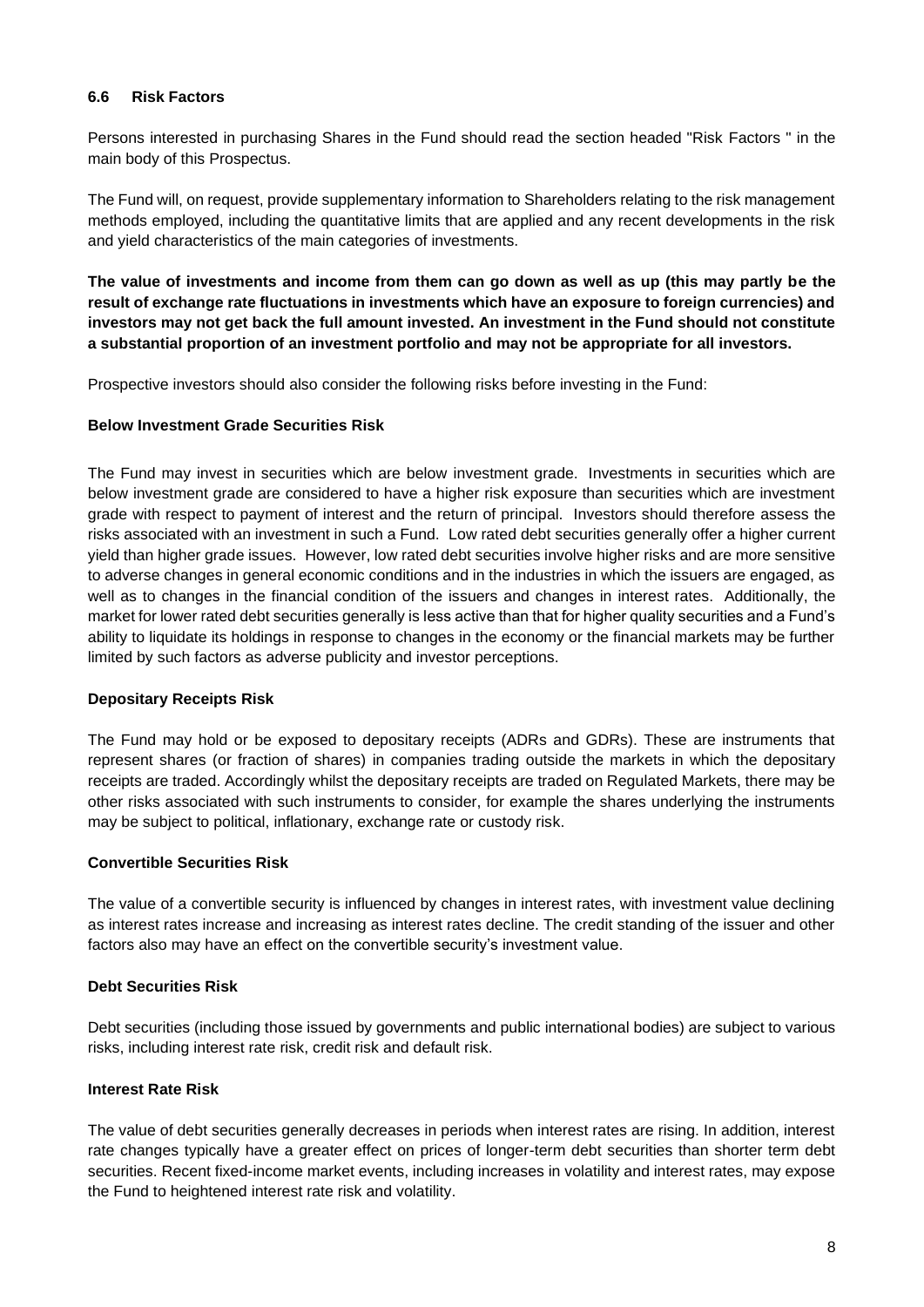## **Credit Risk**

A debt security could deteriorate in quality to such an extent that its rating is downgraded or its market value declines relative to comparable securities. If the Fund holds securities that have been downgraded, or that default on payment, the Fund's performance could be negatively affected.

## **Default Risk**

A company that issues a debt security may be unable to fulfil its obligation to repay principal and interest. The lower a bond is rated, the greater its default risk. To the extent the Fund holds securities that have been downgraded, or that default on payment, its performance could be negatively affected.

## **Equity Securities Risk**

The securities markets are volatile, and the market prices of the Fund's securities may decline generally. The price of equity securities fluctuates based on changes in a company's financial condition and overall market and economic conditions. If the market prices of the securities owned by the Fund fall, the value of your investment in the Fund will decline.

## **Non-U.S. Securities Risk**

Risks associated with investing in foreign securities include fluctuations in the exchange rates of foreign currencies that may affect the U.S. dollar value of a security, the possibility of substantial price volatility as a result of political and economic instability in the non-U.S. country, less public information about issuers of securities, different securities regulation, different accounting, auditing and financial reporting standards and less liquidity than in U.S. markets. The Fund may invest in securities which require the use of local depository or custodial services. There may also be custodial risks associated with Non-U.S. securities (e.g. the Fund's Depositary may not be able to guarantee the completeness or timeliness of the distribution of corporate actions notifications). Although exposure to these markets/securities can be hedged through the use of ADRs and GDRs.

## **Forward Foreign Currency Contract Risk**

Forward foreign currency contracts are contractual agreements to purchase or sell a specified currency at a specified future date (or within a specified time period) at a price set at the time of the contract. The Fund may not fully benefit from, or may lose money on, forward foreign currency transactions if changes in currency exchange rates do not occur as anticipated or do not correspond accurately to changes in the value of the Fund's holdings.

## **Growth Stock Risk**

Growth securities typically trade at higher multiples of current earnings than other securities and, therefore, may be more sensitive to changes in current or expected earnings than other equity securities and may be more volatile.

## **Liquidity Risk**

Liquidity risk exists when particular investments are difficult to purchase or sell. The Fund's investments in illiquid securities may reduce the returns of the Fund because it may be unable to sell the illiquid securities at an advantageous time or price.

## **Options Risk**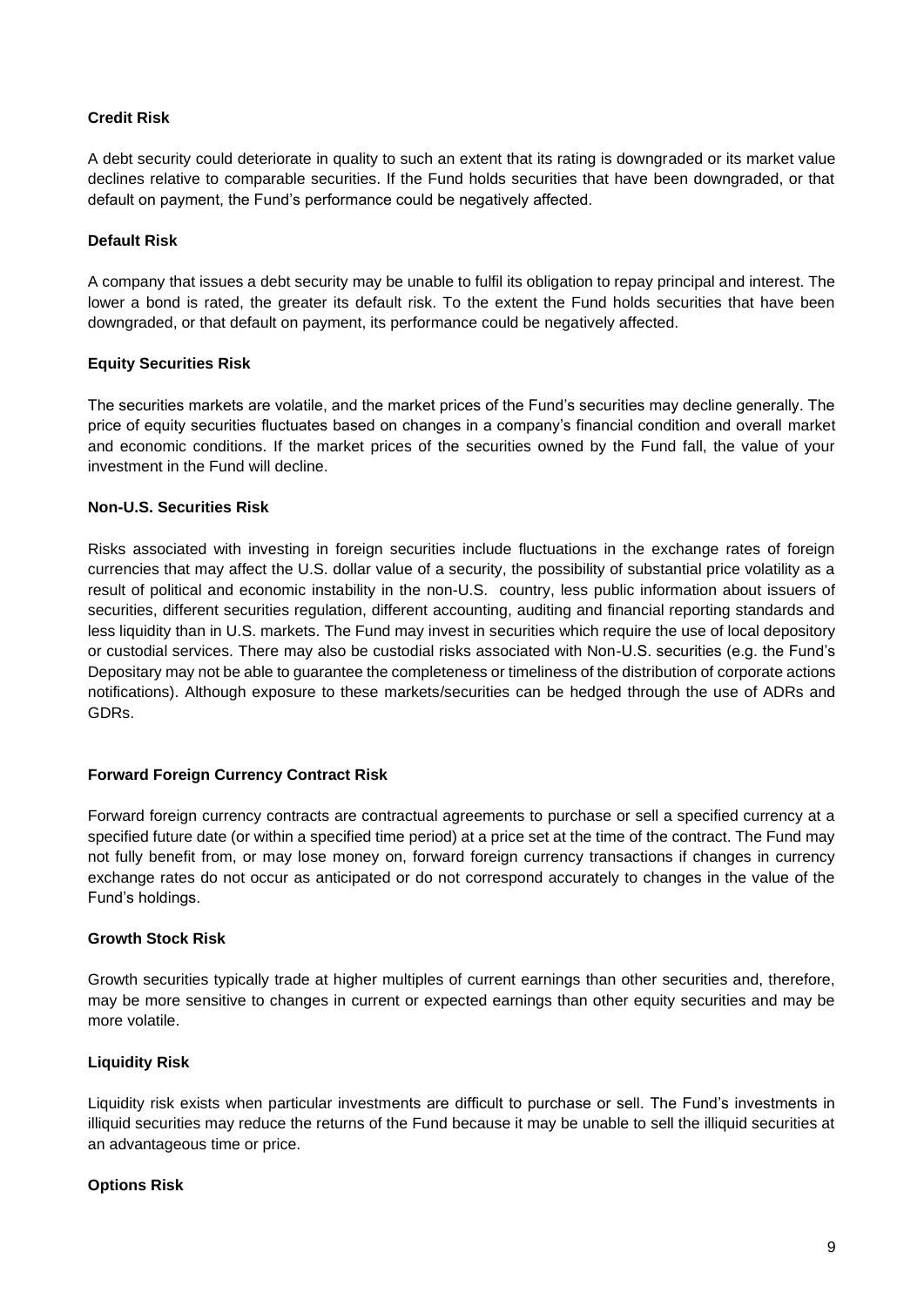The Fund's ability to close out its position as a purchaser or seller of an over-the-counter or exchange-listed put or call option is dependent, in part, upon the liquidity of the options market. There are significant differences between the securities and options markets that could result in an imperfect correlation among these markets, causing a given transaction not to achieve its objectives. The Fund's ability to utilize options successfully will depend on the ability of the Fund's Investment Manager to predict pertinent market movements, which cannot be assured.

# **Portfolio Selection Risk**

The value of your investment may decrease if the Investment Manager's judgment about the attractiveness, value or market trends affecting a particular security, issuer, industry, or sector or about market movements is incorrect.

# **Rule 144A Securities Risk**

The Fund may invest in securities that are issued and sold through transactions under Rule 144A of the U.S. Securities Act of 1933. The Fund will determine whether Rule 144A Securities are illiquid. Investments in Rule 144A may increase Liquidity Risk of the Fund.

# **Sustainability Risk**

A 'sustainability risk' means an environmental, social or governance event or condition that, if it occurs, could cause an actual or a potential material negative impact on the value of an investment. If a sustainability risk associated with an investment of the Fund materialises, it could lead to the loss in value of that investment.

# **7. Investment Manager for the Fund**

The Investment Manager of the Fund is Calamos Advisors LLC and is located at 2020 Calamos Court, Naperville, Illinois 60563, U.S.A. The Investment Manager has been appointed with full power and discretionary authority on behalf of the Fund. The Investment Manager is an independent investment management firm.

Pursuant to the Investment Management Agreement dated 14 October 2020, as may be amended and/or supplemented from time to time, the Investment Manager has been appointed by the Manager to provide investment management services to the Fund.

The Investment Management Agreement states that the appointment of the Investment Manager shall continue unless and until terminated by either party giving not less than 90 days' notice. In certain circumstances set out in the Investment Management Agreement, either party may terminate the Investment Management Agreement upon the occurrence of certain events, such as the inability of either party to pay its debts or if either party shall go into liquidation. The Investment Management Agreement contains certain indemnities in favour of the Investment Manager, which are restricted to exclude matters to the extent that they are attributable to the fraud, bad faith, negligence, wilful default or recklessness of the Investment Manager.

# **8. Issue of Shares:**

| <b>Share Class</b>    | <b>Minimum Initial</b><br><b>Subscription and</b><br><b>Minimum Holding</b> | <b>Minimum</b><br><b>Subsequent</b><br><b>Investment</b> | <b>Management</b><br>Fee (up to) | <b>Hedged</b><br><b>Share</b><br><b>Class</b> |  |  |
|-----------------------|-----------------------------------------------------------------------------|----------------------------------------------------------|----------------------------------|-----------------------------------------------|--|--|
| <b>CLASS A SHARES</b> |                                                                             |                                                          |                                  |                                               |  |  |
| (USD)<br>Class<br>A   | <b>USD 2,500</b>                                                            | <b>USD 50</b>                                            | 1.65%                            | No                                            |  |  |
| Accumulating          |                                                                             |                                                          |                                  |                                               |  |  |

The following Classes of the Fund are being offered: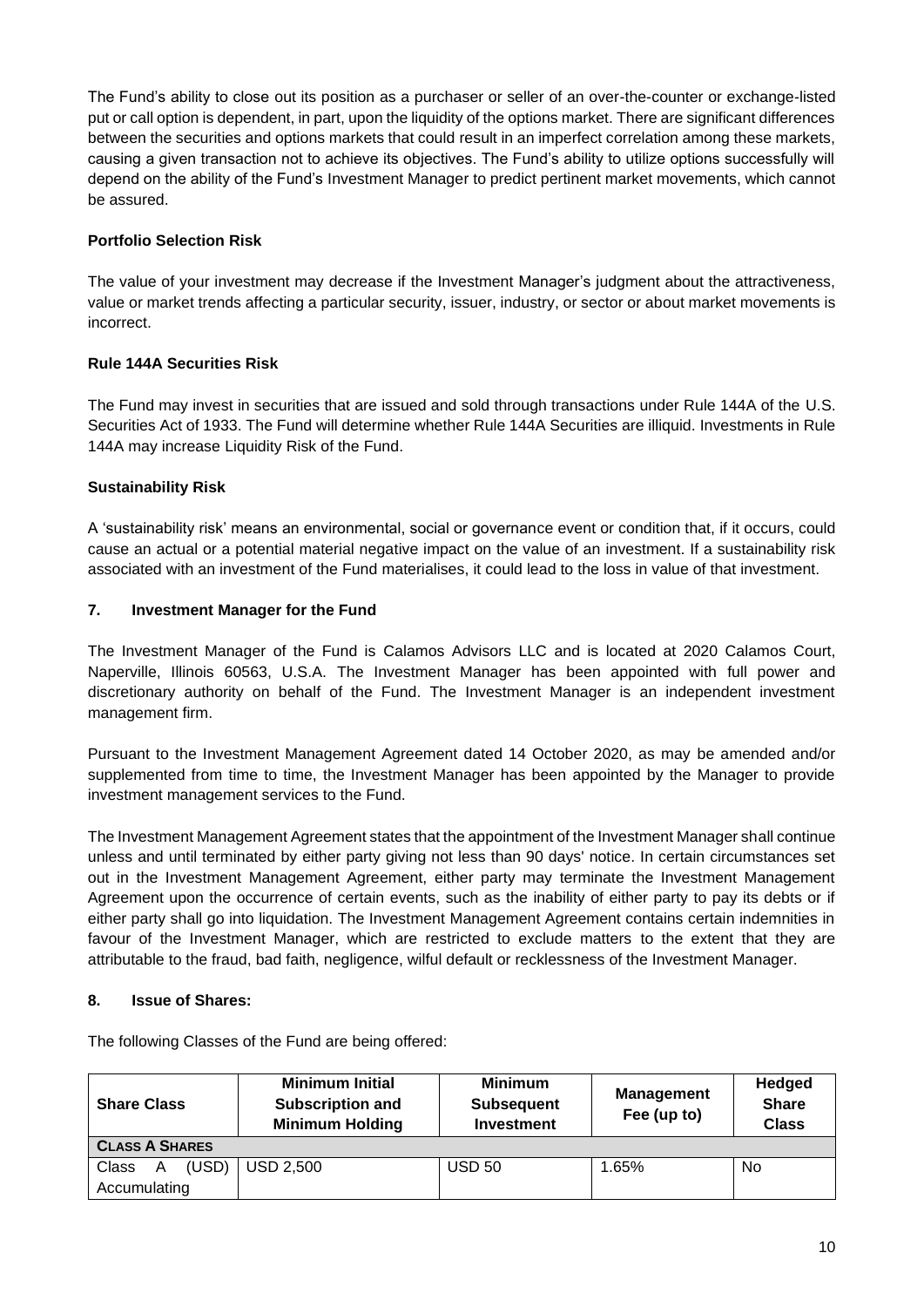| <b>Share Class</b>                    | <b>Minimum Initial</b><br><b>Subscription and</b><br><b>Minimum Holding</b> | <b>Minimum</b><br><b>Subsequent</b><br><b>Investment</b> | <b>Management</b><br>Fee (up to) | <b>Hedged</b><br><b>Share</b><br><b>Class</b> |  |  |
|---------------------------------------|-----------------------------------------------------------------------------|----------------------------------------------------------|----------------------------------|-----------------------------------------------|--|--|
| (EUR)<br>A<br>Class                   | EUR 2,500                                                                   | <b>EUR 50</b>                                            | 1.65%                            | Yes                                           |  |  |
| Accumulating                          |                                                                             |                                                          |                                  |                                               |  |  |
| <b>CLASS N SHARES</b>                 |                                                                             |                                                          |                                  |                                               |  |  |
| $\mathsf{N}$<br>(USD)<br><b>Class</b> | <b>USD 2,500</b>                                                            | <b>USD 50</b>                                            | 0.85%                            | <b>No</b>                                     |  |  |
| Accumulating                          |                                                                             |                                                          |                                  |                                               |  |  |
| <b>CLASS I SHARES</b>                 |                                                                             |                                                          |                                  |                                               |  |  |
| (USD)<br>Class<br>$\mathbf{I}$        | USD 1,000,000                                                               | USD 100,000                                              | 0.85%                            | <b>No</b>                                     |  |  |
| Accumulating                          |                                                                             |                                                          |                                  |                                               |  |  |
| (EUR)<br><b>Class</b>                 | EUR 1,000,000                                                               | EUR 100,000                                              | 0.85%                            | Yes                                           |  |  |
| Accumulating                          |                                                                             |                                                          |                                  |                                               |  |  |
| <b>CLASS X SHARES</b>                 |                                                                             |                                                          |                                  |                                               |  |  |
| $X$ (USD)<br><b>Class</b>             | USD 100,000,000                                                             | USD 1,000,000                                            | $N/A^*$                          | <b>No</b>                                     |  |  |
| Accumulating                          |                                                                             |                                                          |                                  |                                               |  |  |
| $X$ (EUR)<br><b>Class</b>             | EUR 100,000,000                                                             | EUR 1,000,000                                            | $N/A^*$                          | Yes                                           |  |  |
| Accumulating                          |                                                                             |                                                          |                                  |                                               |  |  |
| <b>CLASS Z SHARES</b>                 |                                                                             |                                                          |                                  |                                               |  |  |
| Z (USD)<br>Class                      | <b>USD 2,500</b>                                                            | <b>USD 50</b>                                            | 0.75%                            | <b>No</b>                                     |  |  |
| Accumulating                          |                                                                             |                                                          |                                  |                                               |  |  |
| $\overline{\text{Class}}$ Z (EUR)     | EUR 2,500                                                                   | <b>EUR 50</b>                                            | 0.75%                            | Yes                                           |  |  |
| Accumulating                          |                                                                             |                                                          |                                  |                                               |  |  |
| <b>Class</b><br>$Z$ (GBP)             | GBP 2,500                                                                   | <b>GBP 50</b>                                            | 0.75%                            | Yes                                           |  |  |
| Accumulating                          |                                                                             |                                                          |                                  |                                               |  |  |
| $Z$ (CHF)<br>Class                    | CHF 2,500                                                                   | <b>CHF 50</b>                                            | 0.75%                            | Yes                                           |  |  |
| Accumulating                          |                                                                             |                                                          |                                  |                                               |  |  |

These amounts may be reduced or waived at the discretion of the Directors, who may delegate such discretion to any one Director and/or the Investment Manager, provided that Shareholders in the same position in the same Class shall be treated equally and fairly.

# **Class A Shares**

Class A Shares are offered to retail investors through: (i) Distributors purchasing shares on behalf of their clients; and (ii) non-advised execution only platforms.

Prior to subscription for Class A Shares in the Fund, a Subscription Fee of up to 5% may be deducted from subscription monies before the remainder is used to subscribe for Shares in the Fund. Out of this charge, a Distributor may retain such portion of the Subscription Fee as it deems appropriate. The Subscription Fee may be waived in whole or in part by a Distributor either for individual Shareholders or a group of Shareholders. The balance of the amount subscribed after the deduction of any applicable sales charge will then be applied to the purchase of Shares in the Fund. In respect of Class A Shares, a fee may be paid to Distributors and/or platforms, out of the assets of the Fund and at normal commercial rates, for certain administrative services to their clients and/or maintenance fees (where legally permissible).

If, in any country in which Shares are offered, local law or practice requires a lower sales charge than the charge stated above for any individual purchase order, a Distributor may sell Class A Shares, and may otherwise allow Distributors to sell Class A Shares, within such country at a lower sales charge, if any, provided this is in accordance with the amounts permitted by the law or practice of such country.

## **Class N Shares**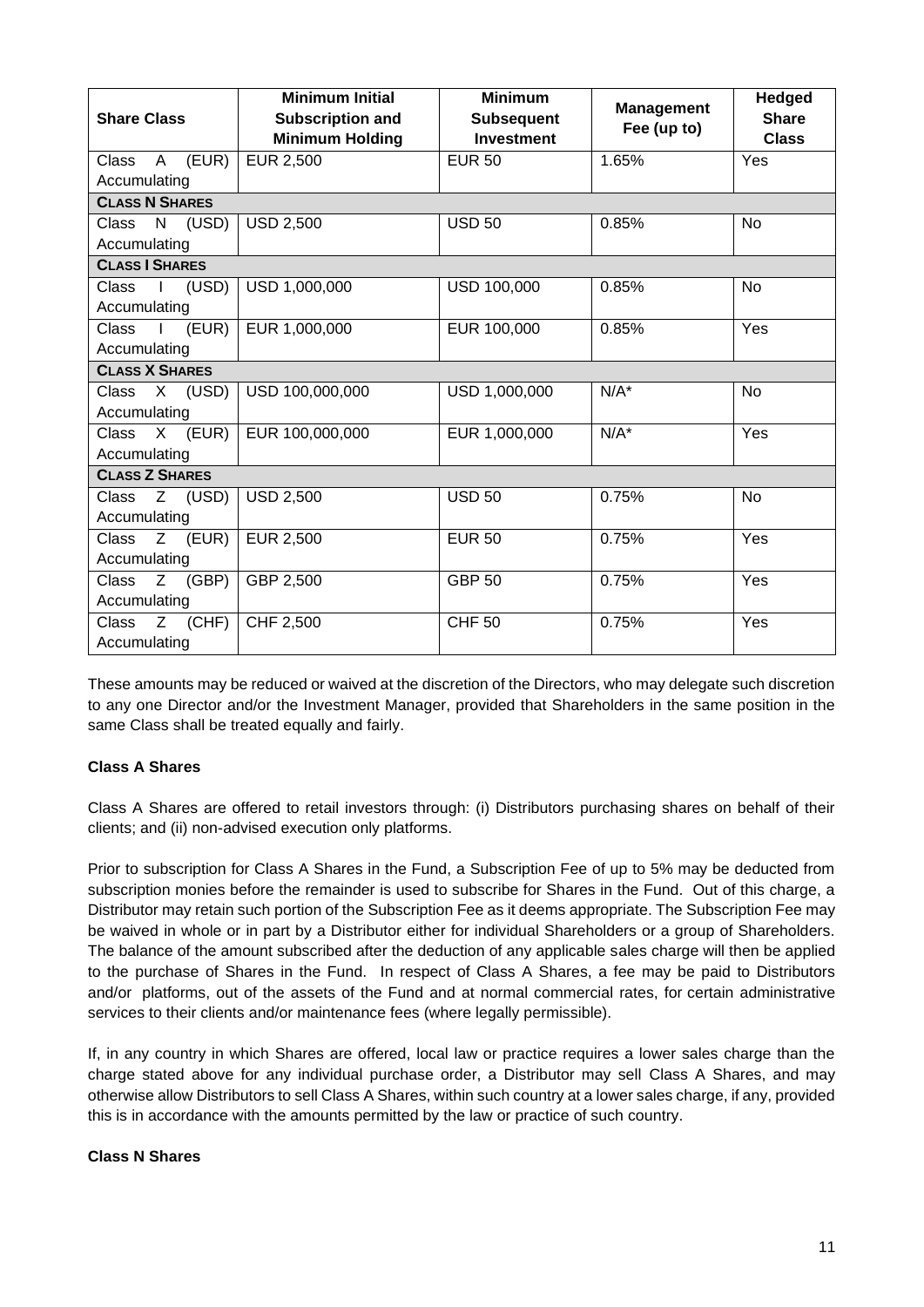Class N Shares may be offered for distribution through certain Distributors at the discretion of the Global Distributor.

Purchases of Class N Shares are subject to Subscription Fee of up to 3% may be deducted from subscription monies before the remainder is used to subscribe for shares in the Fund. In respect of Class N Shares, a fee may be paid to Distributors and/or platforms, out of the assets of the Fund and at normal commercial rates, for certain administrative services to their clients and/or maintenance fees (where legally permissible).

## **Class I Shares**

Class I Shares are only offered to institutional investors in certain limited circumstances at the discretion of the Global Distributor. For purposes of eligibility for Class I Shares, institutional investors are classified as banks, insurance companies and certain other credit institutions and investment professionals (e.g., pension funds, foundations, collective investment undertakings and certain holding companies) and other investors acting for their own account. In respect of Class I Shares, a fee may be paid to Distributors and/or platforms, out of the assets of the Fund and at normal commercial rates, for certain administrative services to their clients and/or maintenance fees (where legally permissible).

## **Class X Shares**

Class X Shares are only offered to institutional investors who have entered into a separate agreement with the Investment Manager, in certain limited circumstances at the discretion of a Distributor. Class X Shares are, inter alia, designed to accommodate an alternative charging structure whereby a fee covering investment management services is levied and collected by the Investment Manager directly from the investor who is a client of the Investment Manager. As a result, the investment management fee will not be payable out of the net assets of a Fund attributable to Class X Shares. Class X Shares will, however, bear its pro rata share of any other applicable expenses, such as depositary fees, audit fees, regulatory fees, legal fees as well as any applicable taxes, charges and other expenses attributable to Class X Shares. In respect of Class X Shares, a fee may be paid to Distributors and/or platforms, out of the assets of the Fund and at normal commercial rates, for certain administrative services to their clients and/or maintenance fees (where legally permissible).

## **Class Z Shares**

Class Z Shares are offered to (i) retail and institutional investors purchasing Shares through Distributors who have separate fee arrangements with such investors; and (ii) other investors at the Distributor's discretion where such offering and/or sale takes place outside the EU.

With respect to distribution within the EU, no portion of fees charged by the Investment Manager involving Class Z Shares is paid to Distributors, except maintenance and/or administration fees (where legally permissible). Accordingly, within the EU, Class Z Shares are available for purchase by (or on behalf of) customers of: (i) Distributors providing independent advice (e.g., independent financial investment advisors) or portfolio management services (e.g., discretionary investment managers); and (ii) Distributors purchasing Class Z Shares on behalf of their clients where either an arrangement with their client or applicable law prohibits such Distributors from receiving any payment from a third-party in relation to the provision of investment advice on an independent basis with regards to an investment in Class Z Shares.

Purchases of Class Z Shares are not subject to an initial sales charge or distribution fee. No portion of the fee charged for Class Z Shares will be paid to Distributors, except maintenance and/or administration fees (where legally permissible).

## *Initial Offer Period and Prices*

The Initial Offer Period will open 9.00am (Irish time) on 28 May 2022 and will close at 5.00pm (Irish time) on 27 November 2022 unless such period is shortened or extended by the Directors, who may delegate the exercise of such discretion to any one Director, in accordance with the requirements of the Central Bank. The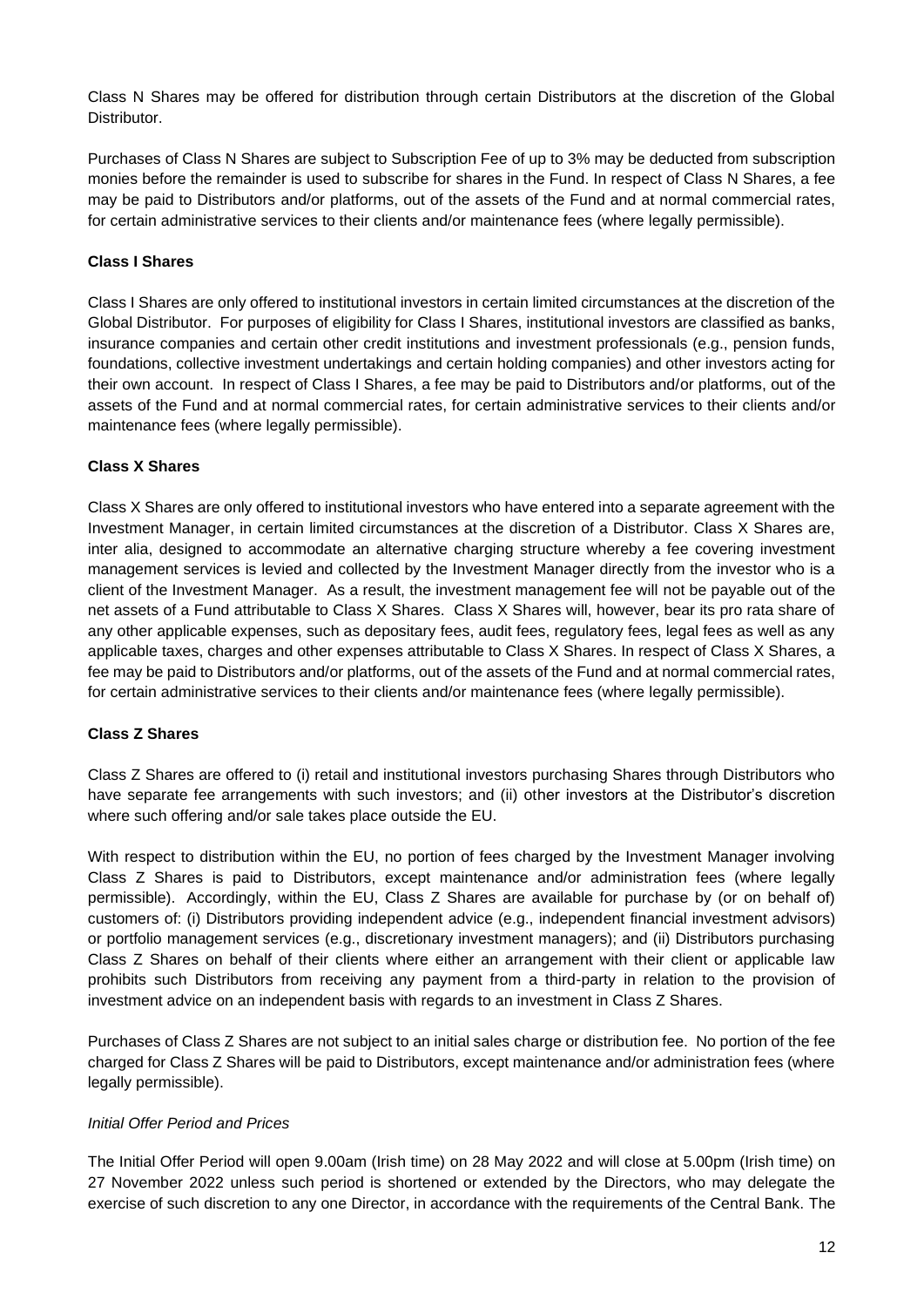Shares will be offered at an initial offer price of GBP10, EUR10, USD10 or CHF10 as applicable depending on the currency denomination of the relevant class.

All applications for Shares must be received by the Dealing Deadline (as defined above) in the manner set out in the Prospectus. For further information, please see section 4.1 "Application Procedure" and sub-sections 4.1.1 "Applications" and 4.1.2 "Settlement" in the Prospectus.

A subscription should be in the Class Currency of the Shares the investor is subscribing for in the Fund.

The price at which Shares will be issued on any particular Dealing Day will be the Subscription Price per Share calculated in the manner described under the Prospectus section headed "Calculation of Net Asset Value". Notwithstanding any provision of the Prospectus, fractions of shares in the Fund (whether issued, transferred or converted) shall be expressed as three decimal place fractions of a Share. Application monies representing smaller fractions of a Share will be retained by the Company.

# **9. Redemption of Shares**

Shares in the Fund may be redeemed on every Dealing Day at the Net Asset Value per Share of the relevant Class subject to the procedures, terms and conditions set out in the Prospectus under the section heading "How to Sell Shares in a Fund". All requests for the redemption of Shares must be received by the Dealing Deadline (as defined above) in the manner set out in the Prospectus.

Redemption monies will normally be paid within 5 Business Days of the relevant Dealing Day for redemptions, once the account is deemed compliant with anti-money laundering legalisation and regulations.

Prior to redemption proceeds being paid, on any Dealing Day when there are net redemptions, an anti-dilution levy of up to 2.00% may be deducted from redemption proceeds before the remainder is paid to the Shareholder, to cover dealing costs and to preserve the value of the underlying assets of the Fund. The antidilution levy is only likely to arise if more than 5.00% of the Net Asset Value of the Fund is redeemed on any singular Dealing Day. Shareholders will be notified if the anti-dilution levy is to be applied to their redemption on any Dealing Day and may be given the option to reduce or cancel their redemption request in order to avoid an anti-dilution levy being applied. Anti-dilution levies will be retained by the Fund.

# **10. Fees and Expenses**

The following fees and expenses are payable out of the Fund. Details of how the fees and expenses are accrued and paid as well as details of other general management and fund charges are set out in the Prospectus under the heading "Fees, Charges and Expenses".

## **Net Total Operating Fees and Expenses**

## **Management Fee**

The Manager shall be entitled to receive out of the assets of the Fund a fee of 0.075% per annum of the Net Asset Value of the Fund accrued daily and payable monthly in arrears on first €250,000,000 of assets in the Fund, 0.05% per annum of the Net Asset Value of the Fund accrued daily and payable monthly in arrears on next €250,000,000 of assets in the Fund and 0.03% per annum of the Net Asset Value of the Fund accrued daily and payable monthly in arrears on the balance of assets in the Fund, subject to a minimum annual fee of €30,000. The Manager will also be entitled to be reimbursed out of the assets of the Fund for all reasonable, vouched out-of-pocket expenses incurred by it on behalf of the Fund.